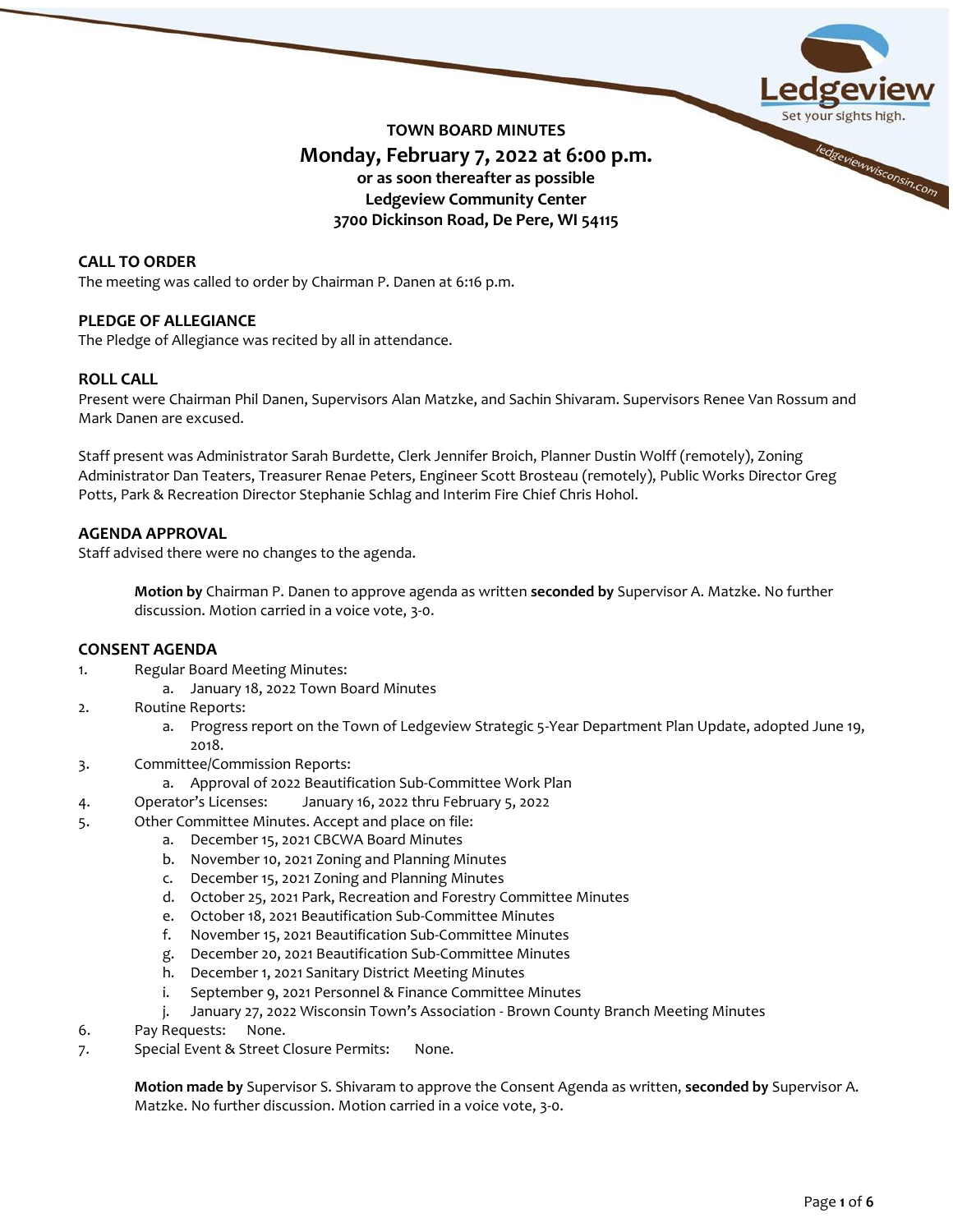# **PUBLIC COMMENT:**

Chairman P. Danen opened public comment at 6:18 p.m. After three calls for comments, none were heard. Public comment was closed at 6:19 p.m.

## **PUBLIC HEARING:**

1. Request by Nathan Van Pay, JV Recycling Resources for a Conditional Use Permit to allow recycling of concrete, blacktop, brush, and fill materials at parcels D-246, D-247, 2551 Dutchman Road.

Staff presented the request for a CUP as this parcel has a current conditional use permit for non-metallic mining operation (quarry). The quarry use under the existing operations was winding down and they were implementing the reclamation plan. The petitioners are requesting approval of a new conditional use permit provide a place for concrete, black top, brush, and fill to be reused. They will also be accepting fill. Agricultural activities will continue on in-active areas. The petitioners are not proposing to continue the quarrying (nonmetallic mining) operations at this time.

The A-2 District allows "Gravel pits, sand pits and stone quarries" by conditional uses. The code does not specifically address recycled concrete, asphalt, and fill operations but the operations can be approved by conditional use permit. Chapter 131 – Mining of the Municipal Code regulate new and existing mining operations in compliance with Ch. NR 135, Wis. Adm. Code, and Subchapter I of Chapter 295, Wis. Stats.

The ZPC approved this conditional use permit request for asphalt and concrete recycling and topsoil operations with the following conditions:

- 1. Non-metallic mining operations to cease with the new conditional use permit for asphalt and concrete recycling and topsoil operations.
- 2. Proposed expansion of the non-metallic mining operations will require a new conditional use permit in accordance with Chapter 131 – Mining of the Municipal Code regulate new and existing mining operations in compliance with Ch. NR 135, Wis. Adm. Code, and Subchapter I of Chapter 295, Wis. Stats.
- 3. Hours of operation:
	- a. Crush/Wash/Drill: 6AM 6PM Mon thru Fri; 6AM 12PM Sat
	- b. Trucking/Loading: 6AM 8PM Mon thru Fri; 6AM 12PM Sat
	- c. No operations on Sundays or Holidays. Some maintenance may occur outside of these hours.
- 4. Submittal of the landscape plan for the berming that includes the planting of deciduous and evergreen plantings; A minimum of one tree every 50 lineal feet shall be provided and the deciduous plantings must be 1.5-inch caliper and the evergreens must have a minimum planting height of 5-feet.
- 5. Annual review of the operations by the Town Board to ensure compliance with the approved plans and mitigation measures.
- 6. No blasting on the site unless new non-metallic mining operations are approved by Conditional Use by the Town with a required Explosives Use Plan as required by ATF, MSHA, Wisconsin Department of Safety, for the site/operations.
- 7. Any Town Board requirements to address issues raised by concerned parties during the public hearing.

Chairman P. Danen opened the Public Hearing 6:18 p.m.

### **Erika Charais - 2584 Dollar Road**

Wanted to know if this was going to be happening long term or just up until the completion of reclamation plan. Was concerned that it was going to become a gravel pit or landfill vs. a lake.

Staff advised that since quarry operations were no longer happening the reclamation plan was 'suspended'. Staff reiterated that it's just a change in use as there will no longer be quarrying but recycling of materials.

Staff also went over the reclamation plan according to Brown County in that it is incomplete as it does not have the seven feet of water. Everything else including the berming and stones are all in place and the current applicant will be operating under the current reclamation plan. The Town will not issue another quarry permit.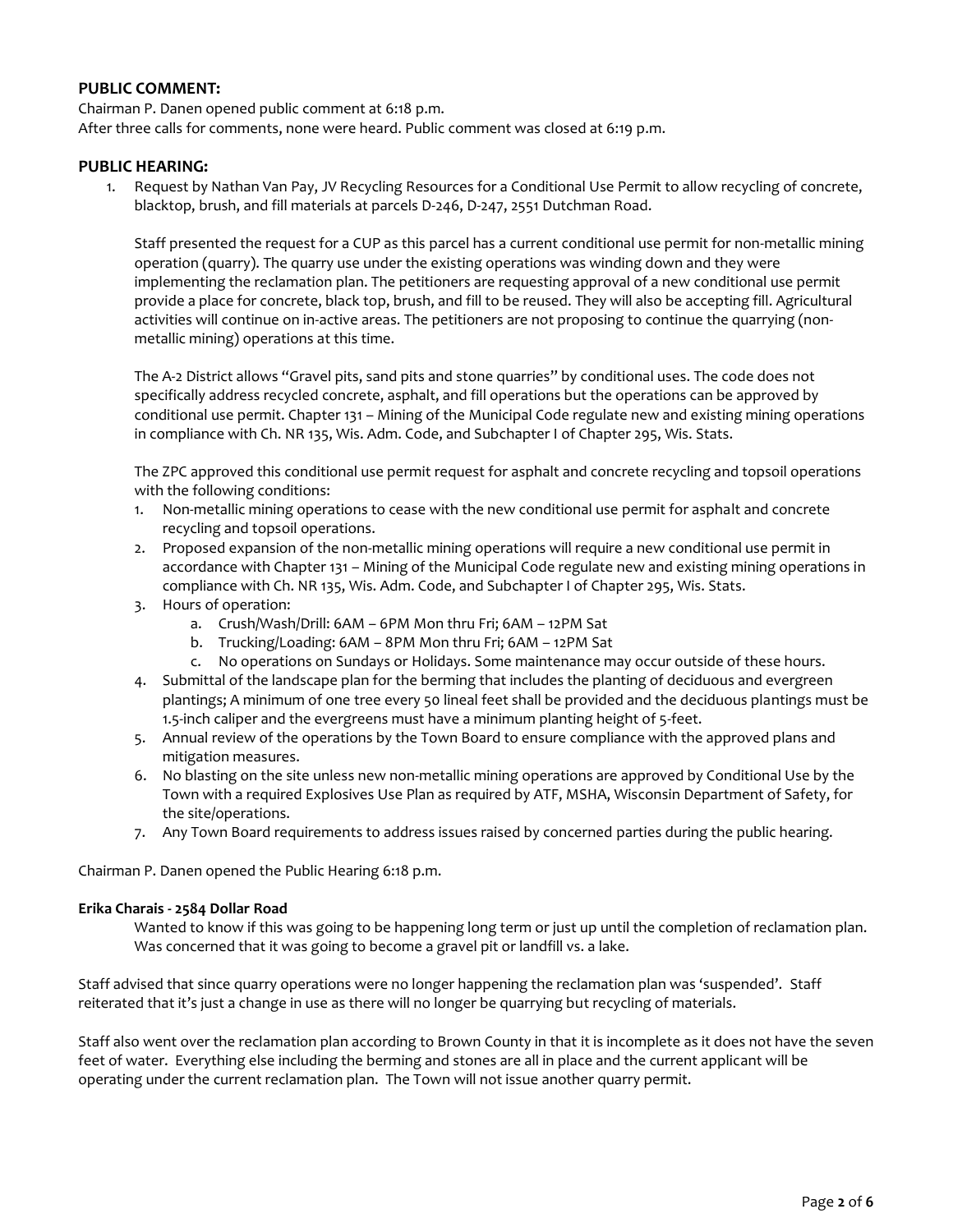#### **Joe Charais - 1584 Dollar Road**

Resident stated they bought their property under the assumption that this would be an open space, and eventually a lake. Was concerned that everything that is brought through and washed at this property drains through to his property. Stated that he would shut the valve off at his pond, and not allow it to drain as he doesn't want anything hazardous coming into his pond.

#### **Kevin Kane - 4151 Dickinson Road**

Wanted to point out the fact that the reclamation plan does not play into the Town of Ledgeview's Vision Statement. Resident was concerned about the possible foul smells that could come from this pit, the increased truck traffic, and the change in land values which were reasons to not entertain this conditional use permit.

#### **Shanna Allen – 2534 Quarry View Court**

Questioned the operations specifically the crushing of asphalt and the hours of operation that could occur. Also asked if Brown County would have the potential to utilize this area for recycling as well. To which staff explained that this is a business running its operation, and is not tied in with Brown County.

#### **Ryan Joski & Nathan Van Pay – applicant**

Gave a brief explanation as to the plans that they have for this property. Stated the crushing wouldn't be nonstop. They primarily want to provide a place to recycle and reuse the clay fill to line the quarry.

Staff asked the applicant if they thought there would be an increase in truck traffic to which they didn't know and it was too hard to say. Staff also asked the applicant if they could address the concern about hazardous runoff. The applicant explained there has to have a containment plan before anything that can start.

#### **Russ Nowak - 2677 Dutchman**

Asked about the reclamation plan and wanted clarification if it was suspended as stated earlier. Voiced concern over the decrease in land value and his wish to have that area as a conservation / wildlife area. Wanted more detailed answers as to how the runoff issues would be monitored, as well as what decibel limit is allowed in the Town with regards to any possible noise issues.

Staff explained that it would be a continuation of the already existing reclamation plan and nothing was changing.

#### **Brad Kiley - 2546 Quarry View Court**

Wanted to know how a new permit for the land can be issued if the requirements of the first permit hasn't been satisfied. Resident is under the impression that after the quarry is completed, the reclamation plan has to also be completed. Staff explained it's two different things as the quarrying is complete, and a new use would be occurring, and the already existing reclamation plan is still in place.

Chairman P. Danen called three times for any more public input to which none were heard. Public hearing closed at 7:04 p.m.

Discussion ensued.

**Motion made by** Supervisor S. Shivaram to **deny** the Conditional Use Permit for JV Recycling Resources. **Motion seconded by** Supervisor A. Matzke. No further discussion. Motion carried a voice vote, 3-0.

**ZONING & PLANNING:** None.

**OLD BUSINESS:** None.

#### **NEW BUSINESS:**

1. **Request** from Sanitary District on the use of American Rescue Plan Act (ARPA) funds.

Staff presented that the Town has received funds from the federal government's American Rescue Plan Act which may be used only in the ways described in the Interim and Final Rules. ARPA funds must be allocated by 12/31/2024 and used by 12/31/2026.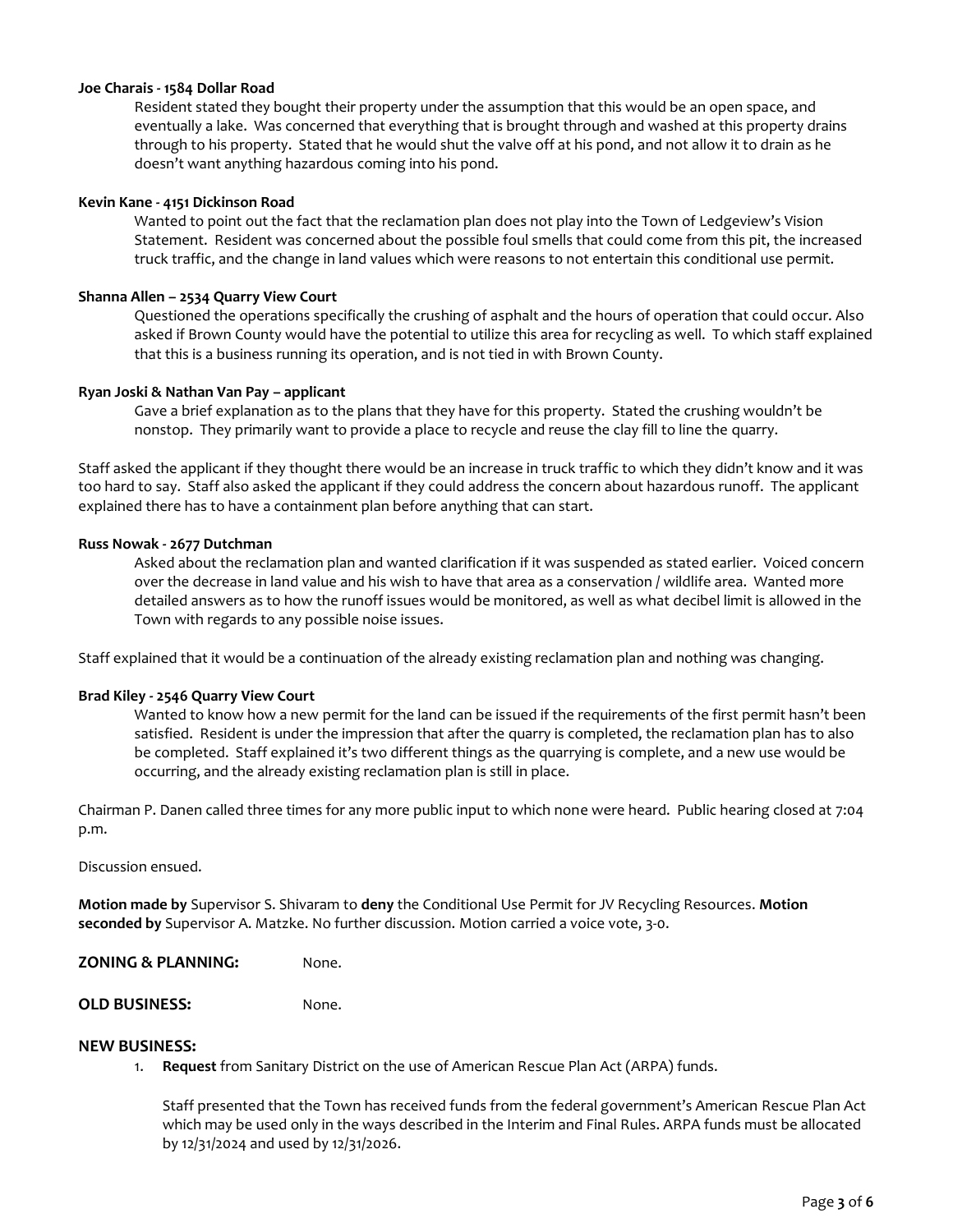Stated that this item is intended to be an introductory conversation with the board regarding the ARPA funds, how they can be allocated and to review the initial ideas on use of the funds as prepared by Staff. Upon such discussion, staff can further continue the review, prioritization, and use of the funds.

**Motion made by** Supervisor A. Matzke to approve the request from Sanitary District to transfer the ARPA funds with conditions. **Motion seconded by** Supervisor S. Shivaram. No further discussion. Motion carried a voice vote, 3-0.

2. **Request** for approval of Resolution R-2022-06 – purchase of park property.

Since the Meeting of the Electors approved the purchase of Lot 2 of the Certified Survey Map Part of Tax Parcel No. D-191, this is the accompanying resolution.

**Motion made by** Supervisor S. Shivaram to approve R-2022-06, a Resolution to Purchase Parcel D-191 for Park Property. **Motion seconded by** Supervisor A. Matzke. No further discussion. Motion carried a voice vote, 3-0.

3. **Recommendation** from Park, Recreation and Forestry Committee for Donation of Flag Pole at Scray Hill Park.

Staff presented there is a consideration to receive a donation from De Pere Baseball for installation of a flag pole, flag, and solar lights at Scray Hill Park. The PRF Committee is receptive of the donation but wants De Pere Baseball to coordinate with Town Staff before installation of the pole occurs to ensure no conflicts with future location of the restroom facility. Generally, the committee is receptive to solar lights, but would prefer De Pere Baseball to install electrical lights.

**Motion made by** Chairman P. Danen to move to table this discussion and to have staff go back to De Pere Baseball with specific requirements and bring it back to the Town Board. **Motion seconded by** Supervisor A. Matzke. No further discussion. Motion carried a voice vote, 3-0.

4. **Request** for the approval of the 2022, 2023 and 2024 Muskrat Control Agreement.

Staff presented that Town has contracted with Suburban Wildlife Solutions (SWS) for muskrat control for the past three years. On average, there are 92 muskrats removed each year from 12 ponds. The Town currently has 58 ponds and 18 ponds currently have muskrat issues. Each year SWS will complete trapping on 6 ponds in spring and 6 different ponds in fall to increase the amount of ponds treated each year. SWS has submitted a proposal for years 2022,2023 and 2024 at \$4776.00 each year with no price increase.

**Motion made by** Supervisor A. Matzke to approve the 2022, 2023 and 2024 Muskrat Control Agreement. **Motion seconded by** Supervisor S. Shivaram. No further discussion. Motion carried a voice vote, 3-0.

5. **Request** for approval of Mead & Hunt's 2022 rates.

Staff presented the contract renewal with Mead & Hunt which included the list of people who usually work on the Town's projects with a 3.9% increase in rates.

**Motion made by** Supervisor S. Shivaram to approve the Mead & Hunt's 2022 rates. **Motion seconded by** Supervisor A. Matzke. No further discussion. Motion carried a voice vote, 3-0.

6. **Recommendation** from Personnel and Finance to approve a proposal for Employee Assistance Program (EAP) services from Employee Resource Center (ERC).

Staff stated the Town, as an employer, is required to provide a counseling services for employees who may have exposure to traumatic incidents. As part of the organizational review of the Ledgeview Fire Department, the interim Fire Chief has brought to my attention that the Town is required –per Wis. Admin Code SPS330 - to have counseling services for post-traumatic stress disorders (PTSD) issues and for substance abuse for public safety staff. The Ledgeview Fire Department staff are classified as public safety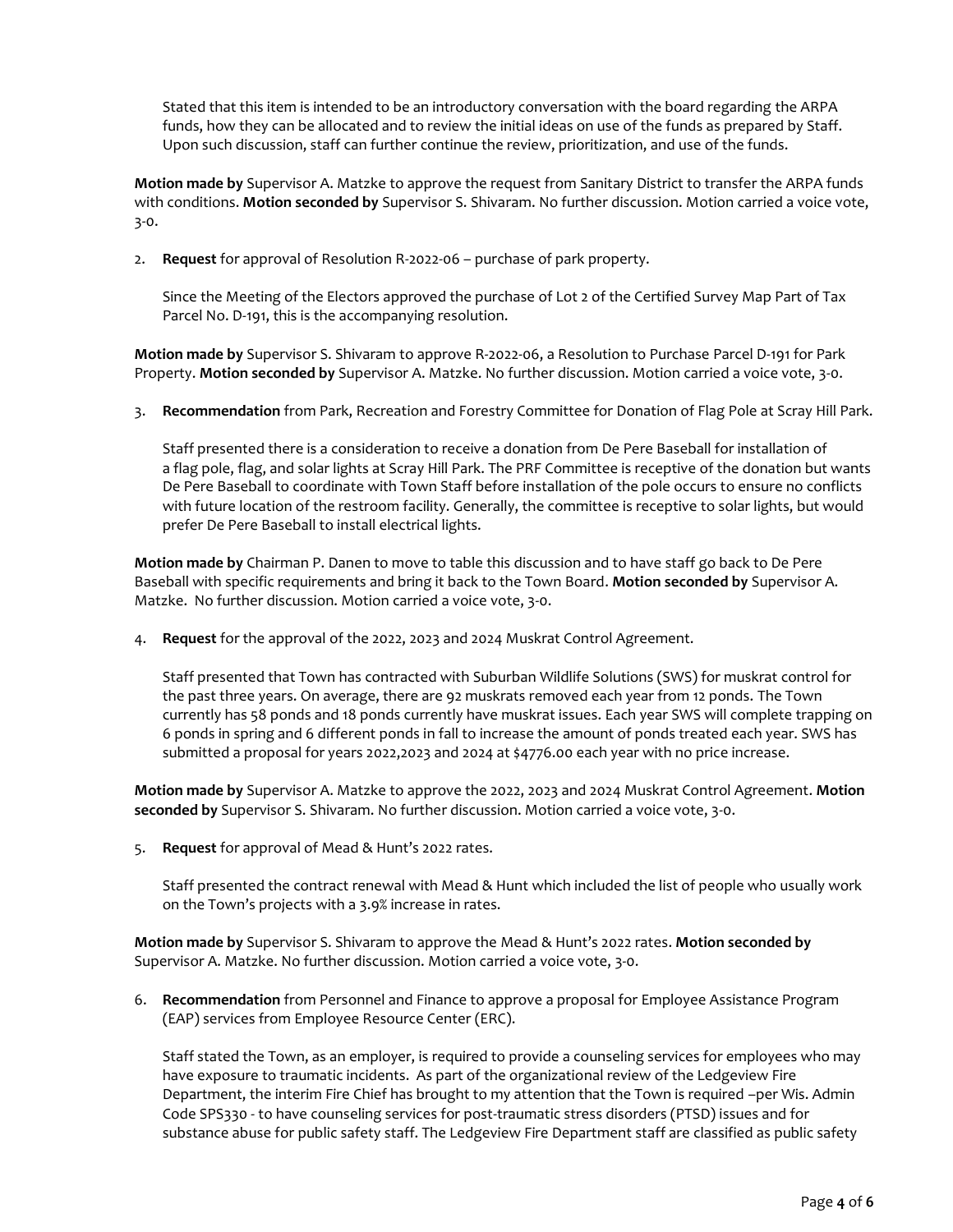staff. The rules become more stringent for DOT certified drivers, which in the future will likely affect Public Works Department staff. Currently, the Town has limited EAP services through United Healthcare (UHC); however, what is provided by UHC is very basic and is not compliant with the SPS330 standard.

**Motion made by** Supervisor A. Matzke to approve the proposal for an Employee Assistance Program from Employee Resource Center. **Motion seconded by** Supervisor S. Shivaram. Chairman P. Danen abstained due to conflict of interest. No further discussion. Motion carried a voice vote, 2-0.

7. **Authorization to release** RFP for services to conduct an update to the Town of Ledgeview Strategic Plan.

Staff stated we would be seeking consultant services for the development of a ten-year strategic plan. Staff presented the list of consultants and consultant groups along with our \$10,000 budget.

**Motion made by** Supervisor S. Shivaram to approve the authorization to start an RFP for services to conduct an update to the Town of Ledgeview's Strategic Plan. **Motion seconded by** Supervisor A. Matzke. No further discussion. Motion carried a voice vote, 3-0.

## **COMMUNICATIONS:** None.

### **REPORTS:**

| Administrator:                         | None. | Planner:                | None. |
|----------------------------------------|-------|-------------------------|-------|
| <b>Zoning Administrator:</b>           | None. | Treasurer:              | None. |
| Clerk:                                 | None. | Engineer:               | None. |
| <b>Public Works Director:</b>          | None. | <b>Fire Department:</b> | None. |
| <b>Park &amp; Recreation Director:</b> | None. | <b>Board Comments:</b>  | None. |
|                                        |       |                         |       |

### **APPROVAL OF THE VOUCHERS:**

**Motion made by** Supervisor A. Matzke to approve the vouchers. **Motion seconded by** Supervisor S. Shivaram. No further discussion. Motion carried in a voice vote, 3-0.

### **CLOSED SESSION:**

**Motion made by** Chairman P. Danen, **motion seconded by** Supervisor A. Matzke to go into closed session at 7:33 p.m. Roll call vote. Motion carried unanimously.

1. The Town Board may convene into closed session pursuant to WI State Statute  $19.85(1)(c)$ considering employment, promotion, compensation, or performance evaluation data of any public employee over which the governmental body has jurisdiction or exercises authority. The purpose is to make recommendation on employment offer for the Administrative Assistant position. The Town Board may then reconvene into open session to take action on items discussed in closed session.

**Motion made by** Chairman P. Danen, **motion seconded by** Supervisor S. Shivaram to go out of closed session at 7:39 p.m. Roll call vote. Motion carried unanimously.

**Motion made by** Chairman P. Danen, **motion seconded by** Supervisor A. Matzke to go into closed session for item No.2 at 7:40 p.m. Roll call vote. Motion carried unanimously.

2. The Town Board may convene into closed session pursuant to WI State Statute  $\S$ 19.85(1)(e) for deliberating or negotiating the purchasing of public properties, the investing of public funds, or conducting other specified public business, whenever competitive or bargaining reasons require a closed session for the purpose of discussing Fund 200-The Fire Department Fundraising Account Funds. The Town Board will then reconvene into open session to take action on items discussed in